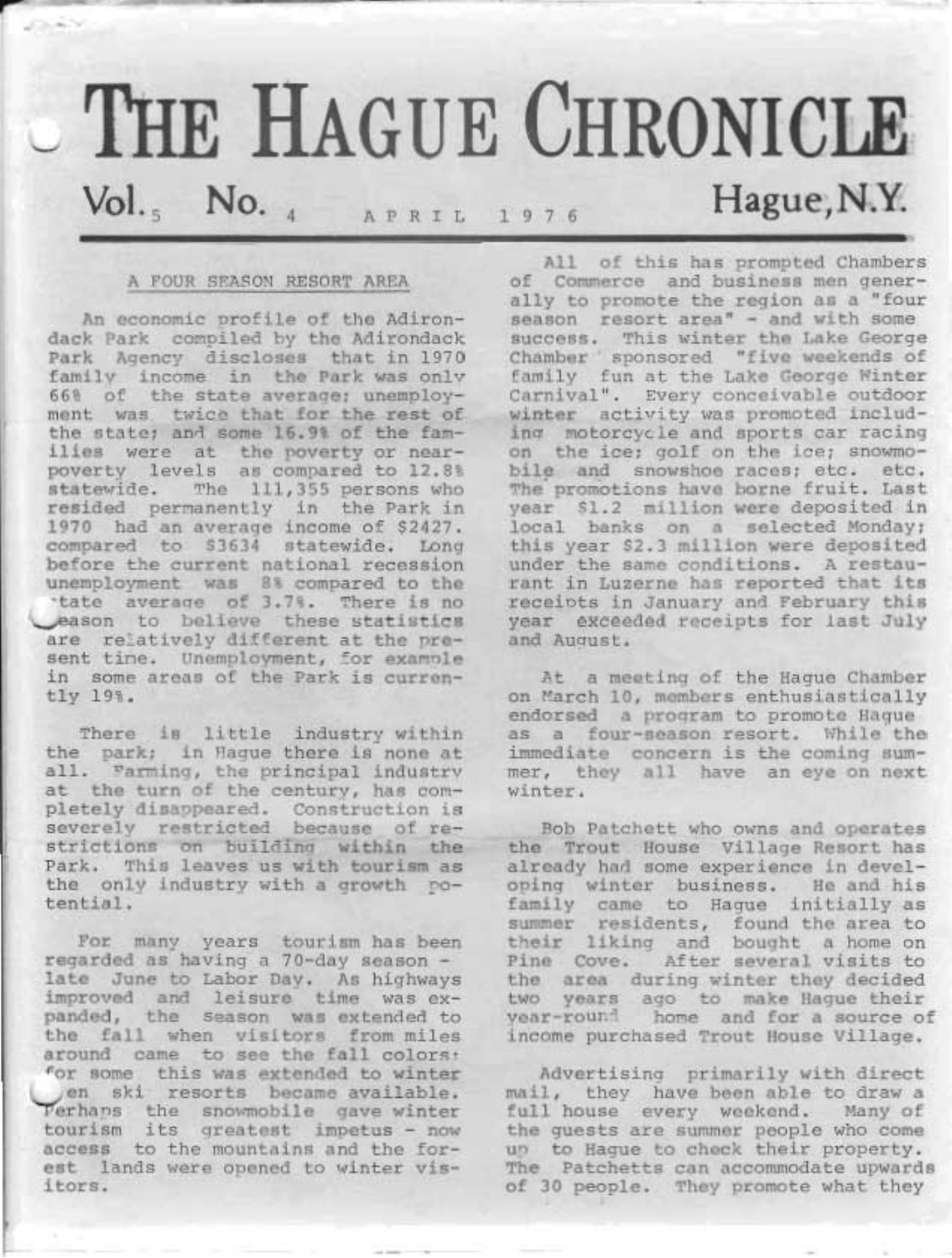THE HAGUE CHRONICLE is edited and published monthly by Emil Seerup, Box 2504, Silver Bay, New York 12874. It is supported financially by civicminded citizens and local civic organizations. News items and announcements of interest to the community are solicited.

(continued from page one)

describe as a mini-weekend which begins with dinner on Friday night, three meals on Saturday and brunch on Sunday. Cooking facilities are available for quests who wish to provide their own meals. One weekend they had 30 quests and 22 snowmobiles.

Burgey's Beachside Fotel and Marren's Haque Motel offer similar yearround facilities. Campsites are also available at Tom Smith's Brookside, Bea Frasier's Green Acres and DeLarm's Wintergreen Lake.

What is needed is more winter recreation facilities. The Ski tow which the town is building should draw tourists. The snowmobile trails are an excellent drawing card. Ice skating facilities are needed. There should be more winter promotions. The Haque Fish and Game Club promoted Winter Fun Davs for years - why not take over again?

\* \* \* \* \* \* \* \* \* \* \* \* \* \* \* \* \* \* \*

#### ASSOCIATION OF TOWNS RESOLUTIONS

There were a number of resolutions adopted by the Association of Towns at its annual meeting last month<br>which give some insight into the problems of the small towns today. Some of the more important are -

Environmental Mandates: There should be a moratorium on further environmental mandates without a consideration of the fiscal ability of the towns to implement them. The towns generally oppose further mandates of any kind.

Land Use Control: The Association strenuously opposes legislation which would diminish the zoning and planning powers of the towns. In a sep-

arate resolution, the Association called for a repeal of the Adirondack Park Agency Act which has already<br>seriously limited the zoning a planning powers of the towns local within the Park.

Real Property Tax Administration Aid: The assessment of real property on the basis of its full value is now required under a recent decision of the Court of Appeals. Due to the cost of such revaluations and maintenance, state aid for such purposes should be provided.

Alternative to Property Taxes: The real property tax which continues to be the principal source of local revenue, imposes a dispronortionate burden on property owners. Alternative<br>sources of local revenue must be ex-<br>plored and the Association requests the governor and the legislature to institute a broad study for determining new sources of local revenue.

Equality in Distribution of Pow-<br>ers to Towns: Towns should have the<br>power to reorganize themselves si ilar to that conferred upon counties, cities and villages.

Pension Costs: A resolution which passed by a narrow margin calls for a halt in the rise of pension costs and fringe benefits and that every means be explored to reduce these costs, including consideration of a contributory pension system.

\* \* \* \* \* \* \* \* \* \* \* \* \* \* \* \* \* \* \*

## KNOX TREK UP-DATE

In the January issue we told the story of the Knox Trail Trek and the re-enactment which was taking place 200 years later. We left the modern day Henry Knox making his way on land after the trip down Lake George. Here's the up-date.

Al Robbins, an employee of the State Department of Transportati who played the part of Henry Knoxy<br>was the only person to cover the entire 300 miles of the trip. At the Massachusetts border a suitably rotund fellow named William O. Wilbur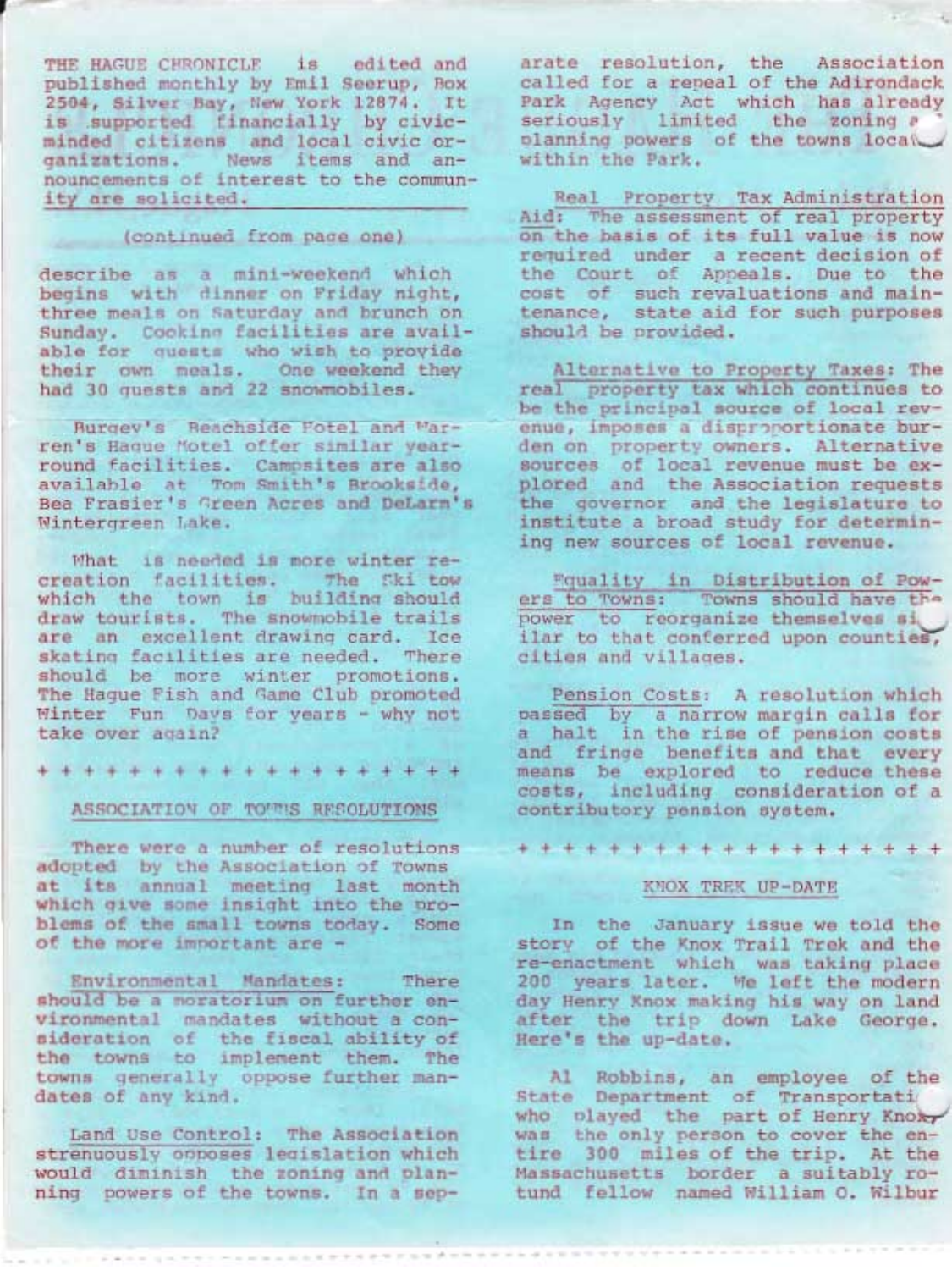attempted to take charge as the offi-<br>cial Henry Knox selected by the Mass-<br>achusetts Bi-Centennial Commission.<br>However, Robbins stood his ground and he problem was resolved only when Wilbur was told by the Massachusetts<br>organization to drop out because the oxen he was driving were "too slow" and were booging down the entire op- eration.

Notwithstandinq this and other oroblems includinq some of the worst weather imaginable, including below zero temperatures, the caravan ar-<br>rived in Boston on schedule after the<br>47 day trip. Robbins was honored at<br>a dinner on March 4 at Lake George with more than one hundred dignitar-<br>ies present.

The event inspired a poe<br>
unknown) honoring Henry Knox. The event inspired a poem (author

- Three hundred pounds of basso profundo
- Was Henry Knox.<br>A heavy, hearty, light-hearted party Was Henry Knox.
- 
- Enthusiasm always in high,<br>The Kind of man who'd never say die,<br>Robust, rotund, congenial giant<br>Vas Henry Knox.
- Henry Knox, at the age of twelve,<br>Was forced to go to work.
- To support his mother he qot a job in a Bookstore as a clerk. And while he
- worked,<br>also read, a lot of books and fill<br>His head 'til he was an authority He also read, a lot of books and filled
- At twenty-one he opened up On guns and artillery.
- At twenty-five enlisted to A bookstore of his own.
- 
- Oppose the British throne.<br>Big promotions came rapidly<br>In five months he had a colonelcy<br>And he was put in charge<br>Of artillery small and large.<br>(repeat first eight lines)<br>At the start of the war
- 
- The British force held Boston town
- And the home team didn't have half
- Enough heavy guns to wear them down.
- So Henry Knox and his men were sent,<br>Ticonderoga is where they went<br>See if the Fort could spare<br>The captured cannon there.
- Three hundred miles of snow

And thaw across the wild terrain,<br>But Henry Knox successfully delivered

That noble train. Then up to Dorchester Heights<br>They hauled the cannon<br>And when they were all installed

It started to explode.<br>The British hit the road.<br>(repeat first eight lines)<br>Henry Knox was with Washington<br>When the Delaware was crossed. The Delaware was colonel, said the General to the Colonel, "Shift your weight or all is lost."

Should be a special kind of

Academy to teach the gunner's art,<br>West Point got its start.

At Washington's farewell

- When he relinquished his command,<br>Henry Knox was the first man<br>He approached to clasp his hand.
- 

Full of energy, full of drive,<br>In seventeen hundred eighty-five<br>Congress picked him for<br>Secretary of War.

(repeat first eight lines).

+++++++++++++++++++

## FOAM ON THE LAKE

During the late fall we have seen<br>from time to time stretches of foam-<br>topped water. These have now been<br>examined by the biologist from the Department of Environmental Conserva- tion who states that it is a natural phenomenon.

In technical language it is des-<br>cribed as amorphic glucosidal com-<br>pounds commonly called saponins<br>which are found in plants. "As plant<br>material, especially leaves, decays<br>in water", he concludes, "saponins,<br>are released. fects, but large concentrations can cause toxicity to trout".

+++++++++++++++++++

## WATER LEVEL OF LAKE ABNORMALLY HIGH

Despite having the gates at the outlet dam in Ticonderoga fully open since February 4, the level of the lake is considerably above normal for this time of year. The recent warm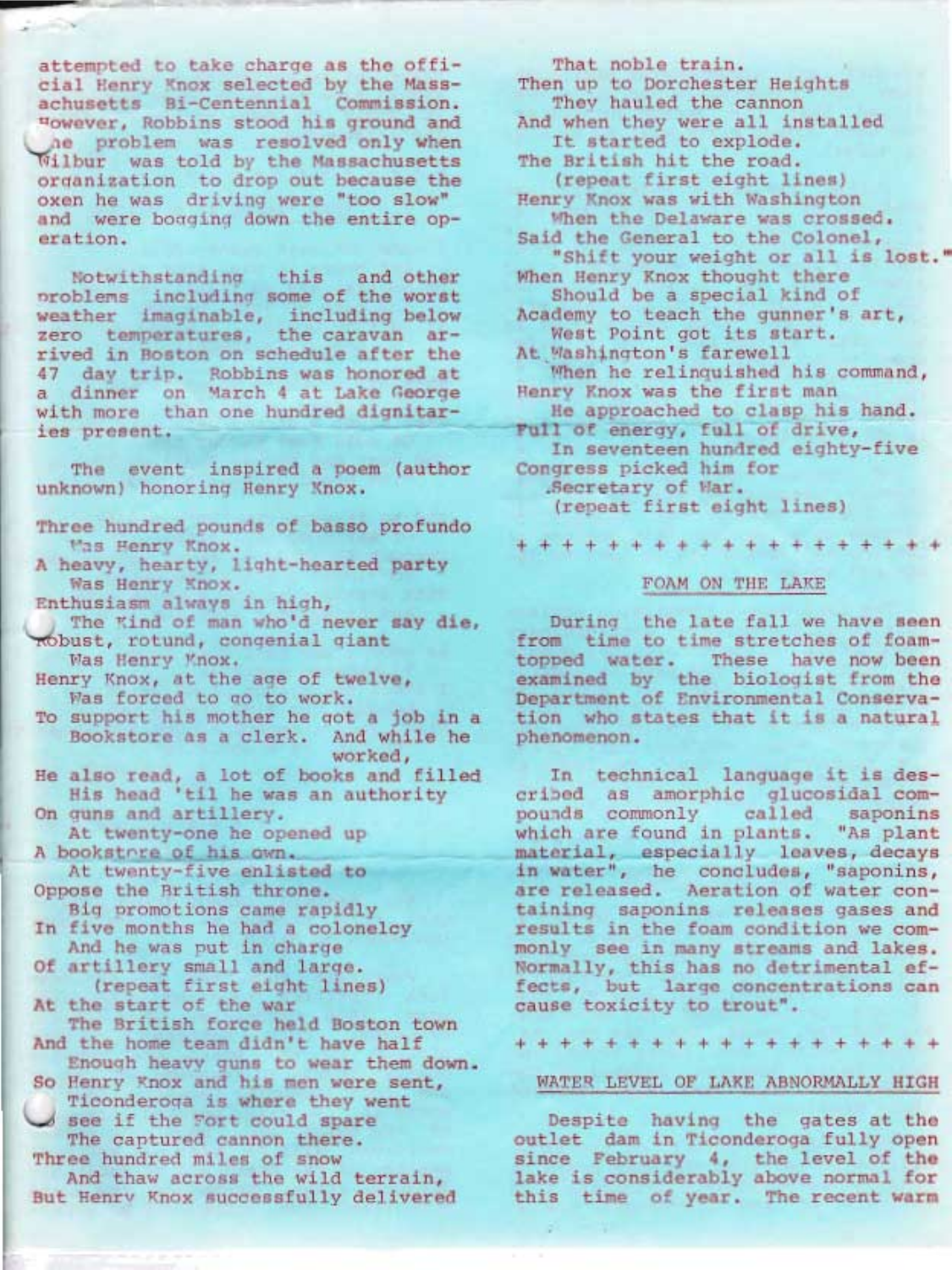weather and accompanying precipita-<br>tion are responsible and it is pre-<br>dicted that the spring run-off for the Lake George Basin will be at 135% of normal.

During the winter months the land portion of the watershed accumulates a certain amount of water which is stored in the form of ice and snow. The land area of the watershed is 4.3 times that of the lake; thus, one inch of water covering the land will be 4.3 inches when concentrated in the area of the lake. It is estimated that there are four inches of water on the ground now, mostly in the form of ice and snow, which could bring about a 17 inch potential rise in the lake leveI.

Of course there will be losses through evaporation and infiltration but Anril showers can usually be counted on to replace that portion of the ice and snow which is lost to the air and ground.

The Lake Georqe Commission advises that it will require an extraordinary<br>combination of meteorological events and luck to keep the lake in control this spring. Areas of shoreline which are less than one foot above today's lake leve1 stand an excellent chance of being inundated this spring<br>and precautions should be taken to secure and protect any facilities located in those low-lying areas.

+o1\*+++++++++++++++

#### THE TOWN LIBRARY

A new group has been formed to<br>push for a library in Pague. They<br>have held several meetings and more are planned. No formal organization<br>has been established; however, some of the people behind this move are: Mr. and Mrs. Meola, Mrs. Ida May, Mr. Ronald White, Mrs. Louis Brock, and Mrs. Marion Dunklee. Several of the school children have also attended these meetings.

The initial effort of the group<br>will be to petition the Town Board to hold a referendum to determine if a majority of the townspeople are in favor of establishing a town library and to have the Town Board agree that it would be bound by the results of the referendum.

--I

+++++++++++++++++++

## YEAR 'ROUND AT THE LAKE

- I came off exit twenty-four And there it was, that Place So special and so lightly called
- The lake or just, up north. It took my breath. I gazed and thoug
- "My God, it's beautiful".

That day it was a sapphire set To sparkle in the sun

- That night a mirror dark with swath Of qold beat to our feet
- The next day hammered silver framed With brooding gray-blue-greens.

And so it went from soft pastels Of early morning mists Throuqh flashinq blaze of autumn rair To Winter's black and whites With diamonds in the moonlit snow

And birds that stay and sing.

As good a way as I have found To measure anything<br>I check the status of my being<br>Against the time that's passed.<br>Since last I looked around and though "My God, it's beautiful."<br>V. Shattuck

March, 1976

+++++++++++++++++++

#### TOWN BOARD MEETING

A11 members, except Aaron Midd1eton, were present at the meeting of the Board on March 9.

Proposals submitted by the Town Park Committee (reported in the January, L976 Chronicle) were briefly reviewed. Policy matters to be considered by the Board are whether charges should be assessed for use of the boat launching facility, moori-boats in the slip, parking cars,  $\cup$  of the beach, etc. Hopefully policy decisions will be made at the next meeting of the Board and suitable ordinances drawn. Meanwhile, the Board authorized the supervisor to adver-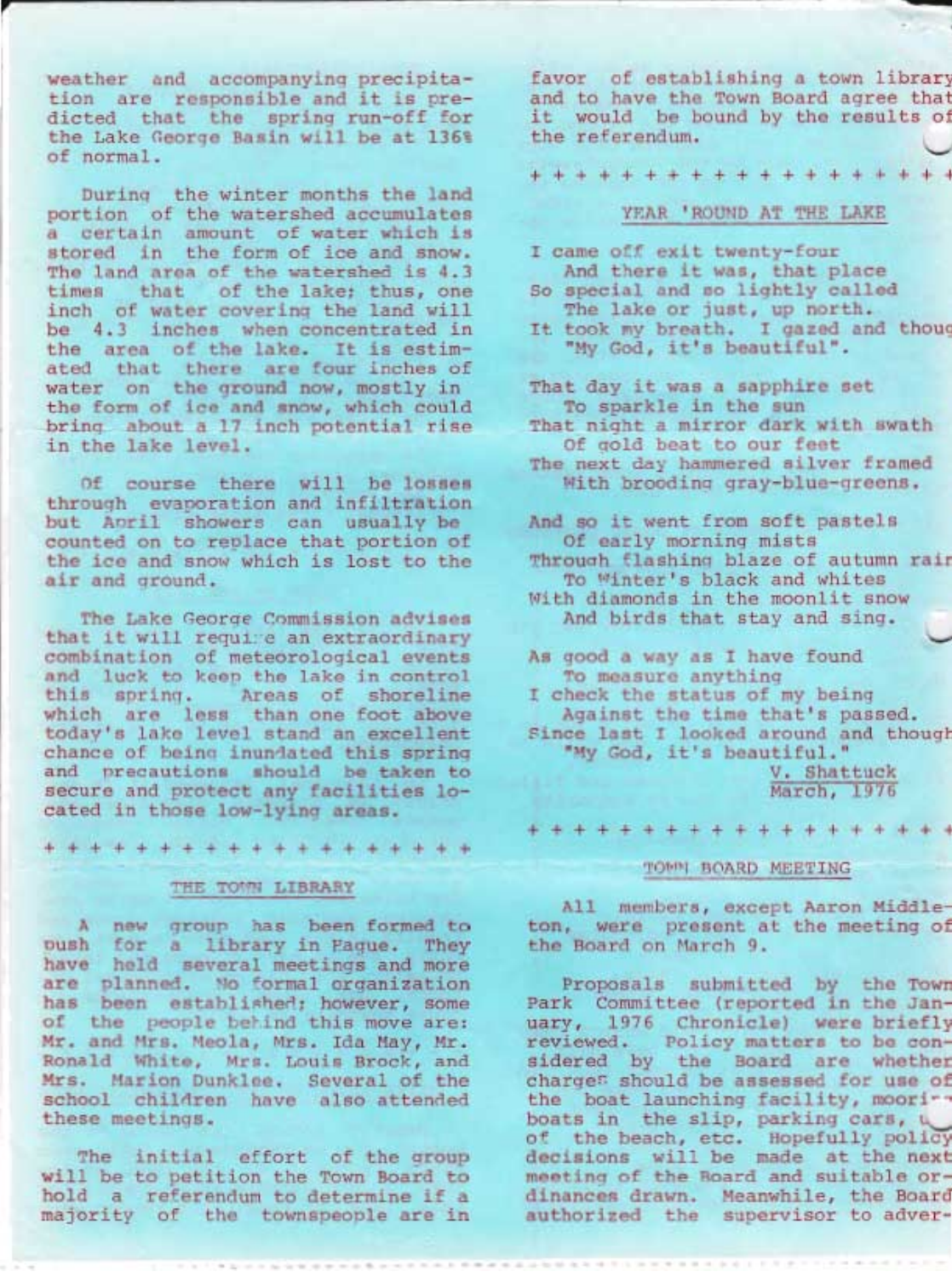tise for a full-time park emplovee to work a total of 20 weeks during the late spring and summer at a cost to<br>-he town of \$3000. He will perform 11 maintenance required at the park<br>including supervision of the parking<br>of cars and boats, the boat launching<br>facility, mow the lawns, tend the flower gardens, etc. and will collect any fees or charges which the town may decide to assess.

The supervisor reported that he had been informed by the State Health Department that if as many as 50 peo-<br>ple used the town beach, lifequards and life preservers are required. To keep the beach open from 9 A.M. to 6 P.M. seven days a week will require<br>the services of two lifeguards, one<br>of which will be employed to teach swimminq, etc. as a part of the Youth recreation program.

The highway superintendent advised that a "chipper" can be purchased by the town at a price of \$2500. The original cost was \$6200. when pur-<br>chased new in 1974 and is in excelent condition. The "chipper" will reduce branches up to 8" in circumference to chips which can be disposed of easily at the landfill. The Board authorized its purchase from Federal Revenue Sharing Funds.

The proposal to buy a replacement<br>truck for the 1968 International was again discussed briefly. It was indicated that a replacement would cost about \$33,000. The question will be studied further.

A 'junk car ordinance' prepared by the town planning board was presen- ted. After considering some of the language it was concluded that each member of the board would review the proposed ordinance and it would be brought up again at the next meeting.

The matter of a town policeman for the summer months was discussed and the supervisor was authorized to adertise for candidates. ouestions elating to hours of employment, salary, etc. will be considered at the next meetinq.

Mr. Al Perkins attended the meet-

ing to propose that the town youth program be revived. He reported that the school was available for various<br>youth activities and that he felt a worthwhile vouth program could be undertaken. After some discussion, Mr. Perkins was appointed Director to serve until June 30. He was directed to prepare a program for the remainder of the fiscal year and this would be presented at the next meeting of the Board for its approval.

+++++++++++++++++++

#### SCHOOL NEWS

The School Board met for its reg ular monthly meeting on March 8.

George May, whose term as a member of the Board expires this year,<br>will seek re-election for an additional 'term of five years. May has also been nominated to serve on the Board of Directors of BOCES with headquarters in Plattsburgh. There are 15 directors on this board who serve for three years.

The program reviewed last month whereby a highschool junior can enter college and receive credit for his last year in hiqhschool, provided he does satisfactory work, was adopted by the Board.

The four students who comprise the<br>senior class have voted not to take the customary trip to Washington this spring. They are considering a trip<br>to Boston or Montreal.

Harry White, Chairman of the Board of Assessors, advised the Board that if the 50% real estate tax exemption<br>for 65 year and older property owners who otherwise qualify, will reduce assessed valuations a total of ap-<br>proximately \$72,000. and result in a loss of school taxes of \$1128. based on last year's school tax rate. The proposal to qrant the exemptions was approved. (The town and county have already approved). Applications for the exemption must be in the hands of the assessors by May 1.

Fdna Frasier and Sharon Fitzgerald. will attend a one-day "negotiations